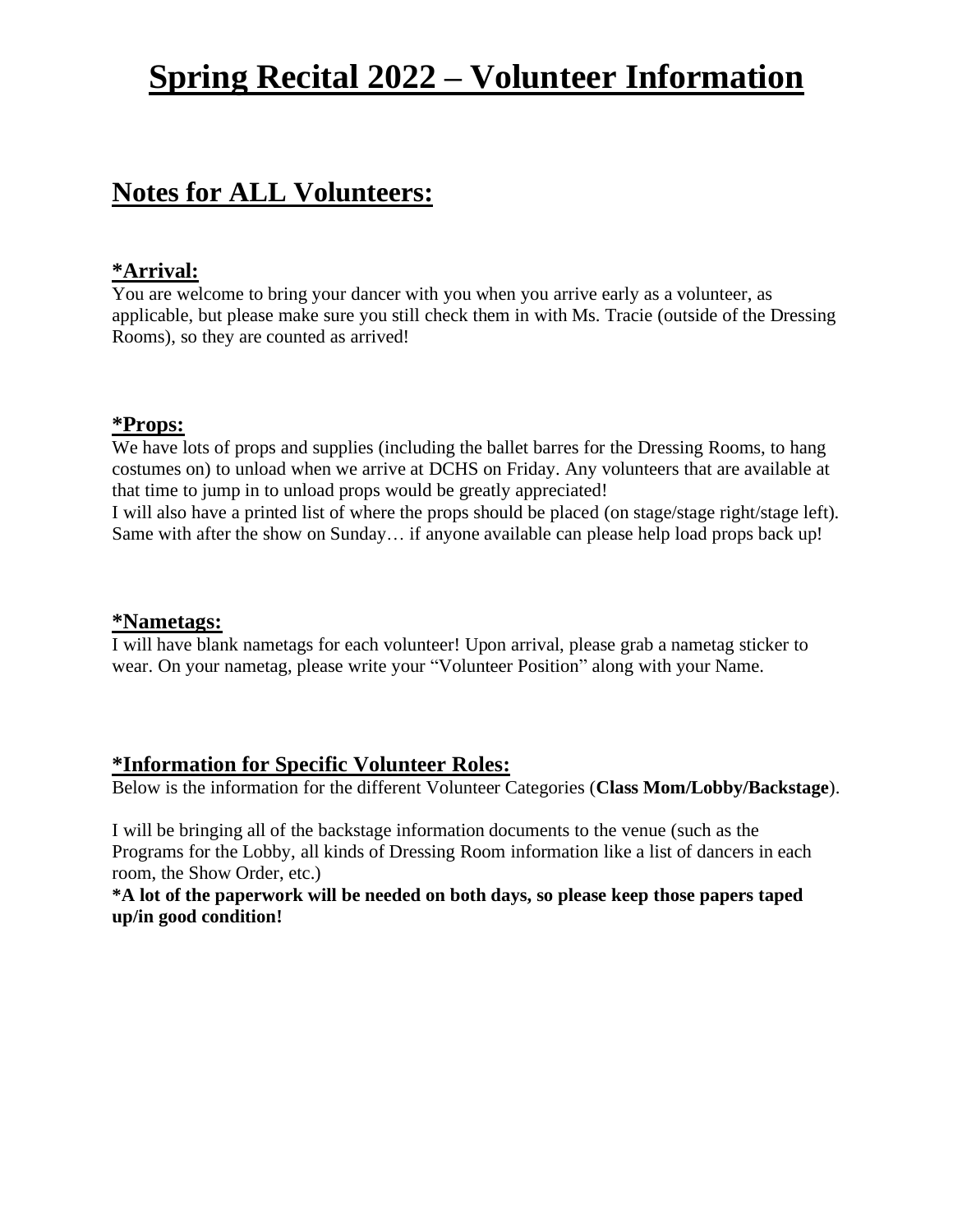# **Dressing Room - "Class Mom" Volunteers:**

*\*Class Moms are needed for the Tech Rehearsal and the Performance. This is to allow a practice for the show, so you are more prepared for timing and costume changes at the show, and of course because the dancers need supervision during the tech rehearsal as well!*

Upon arrival, Ms. Janessa and Ms. Tracie will find the bag labeled "Dressing Room" from backstage, and will initiate set-up. There are multiple Dressing Rooms, so they will guide you to which room your level is in.

Please help them go through all the documents in the bag and distribute to the Class Moms. The documents can also then be taped up on the walls (using Painters Tape only!) / handed out accordingly. This will include the basic Show Order with the dancers, Lists of dancers in each level group, Check-In/Check-Out list, etc.

Certain classes/levels may need more help at certain times, so everyone please feel free to jump in and help out as needed!

There should be a TV set up to show the live feed of the performance in the largest dressing room area, which you and the dancers can watch. You are also welcome to watch your own dancer while they are performing (from the audience at the Tech Rehearsal, and from the side of the stage at the Performance).

#### **During the Tech Rehearsal and Performance, your main goal is to have your dancers ready to go, in their correct costumes, for each of their dances! This will likely include bathroom visits well ahead of time!**

When it is close to a particular dance, a teacher will need them to line up at the door in their Dressing Room Area. They will then be led backstage.

Please bring quiet activities to help keep your group stay entertained during their down time (coloring, puzzles, etc.).

I know the dancers will need to have some snacks, since they will be long days. Please help make sure the dressing rooms are left clean and in good order, however they are when we arrive! (And eating VERY CAREFULLY if in costume!)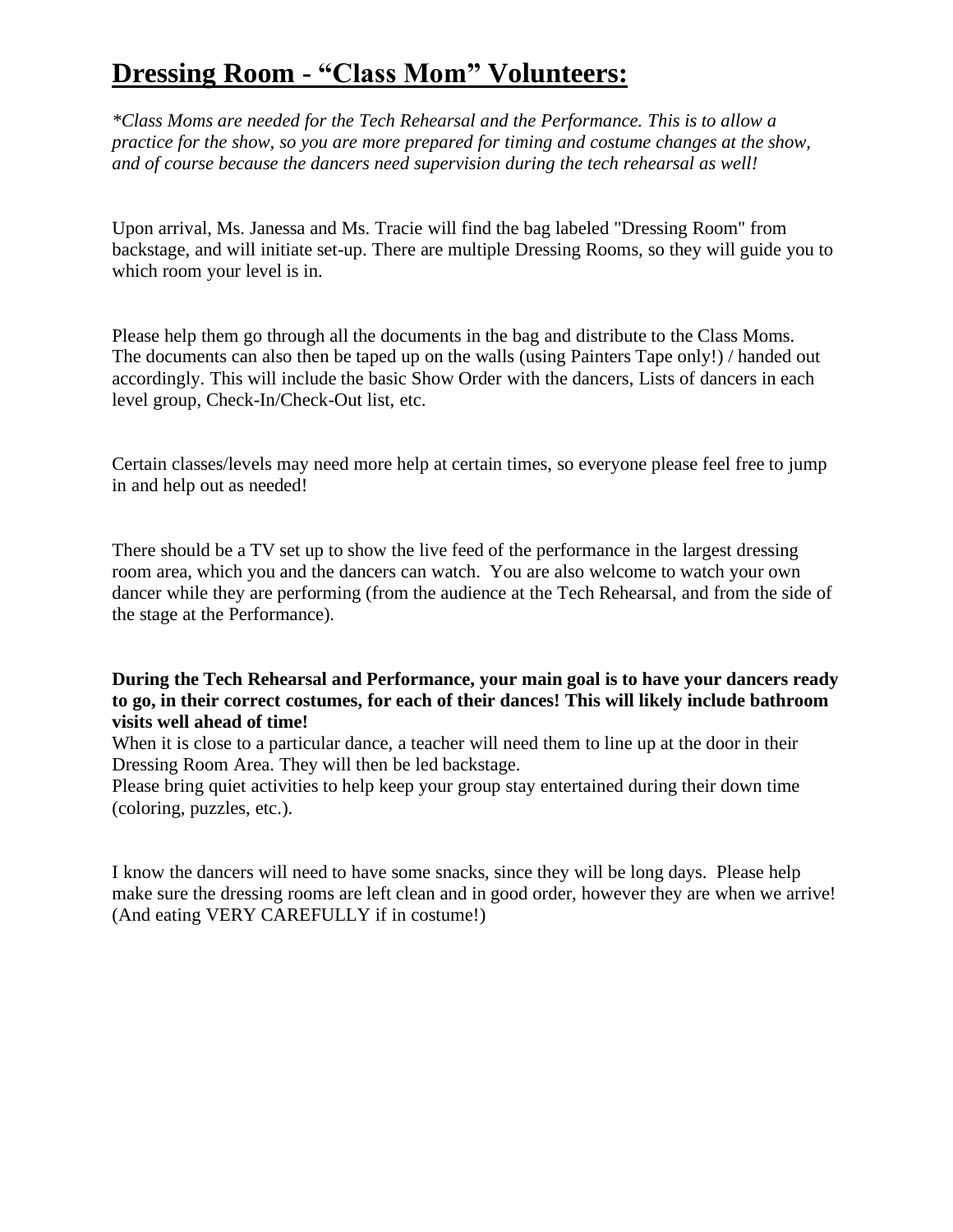# **Lobby Volunteers:**

### **The "Lobby Bag" will include:**

**-Set-Up Supplies for the Lobby Area** (Easel with Posters, etc.)

### **-Programs**

We will have printed Programs of the performance order/cast list, that you will hand out to each person after they show their tickets and enter the auditorium. Program Volunteers can be set up inside the auditorium, behind the Ticket Volunteers.

### **-Reserved Signs & Seating Chart**

There will be printed Reserved Signs that need to be taped up in the aisles, to designate the 2 Reserved Sections. Last year we taped these on some music stands, which we can plan for again. The Videographer's section (the back 2 rows in the center section) and Photographer section (3 seats in the center in the front row) also needs blocked off. I also have a printed seating chart for reference.

We can plan to have 1 Usher for the "General Seating" section and 1 or 2 Ushers for the two "Reserved Seating" sections. The Ushers can seat the families after they check in and receive their program… helping them find available seats in their purchased section. We will likely need families to **Not leave space in between other families, but instead fill in the spaces**.

### **-Ticket Information**

The Auditorium Doors will open around 3:40pm on Saturday and Sunday, for the audience to begin seating. (I will give you an official OK when we are ready for families to begin seating.) The Ticket Volunteers will be at these double doors to check-in the audience.

For the 2 Reserved Seating Sections, please check in families at the Right Door (of the double doors) *(Right from the lobby side).*

For the General Seating Section, please check in families at the Left Door (of the double doors) *(Left from the lobby side).*

The audience members can just show you their tickets upon entering. They should hopefully be at the correct entrance door (General vs. Reserved), but the tickets will also say which section. I will also have a printed List of Tickets Purchased, just in case anyone forgets their tickets.

# **Concessions / Fundraiser / Flower Volunteers:**

The Concession Stand can be set up in the lobby.

We will have the "Donation Container" for cash, as the food and drink will be donation based. We will also have a locked Cash Box, so you can transfer money into the cash box, from the donation container, as the evening goes along. We will also have Flowers available for purchase. So the cash box can be used for this as well.

I will bring the food/drink items on Friday, so they will likely be at the back of the auditorium until set up on Saturday. We will also bring ice for the drinks on Saturday.

I am hoping the Concession/Flower Volunteers can set up the Concession Stand, and then Supervise and Restock as needed. This will be going on before the Performance (when the audience is seating), as well as during both Intermissions.